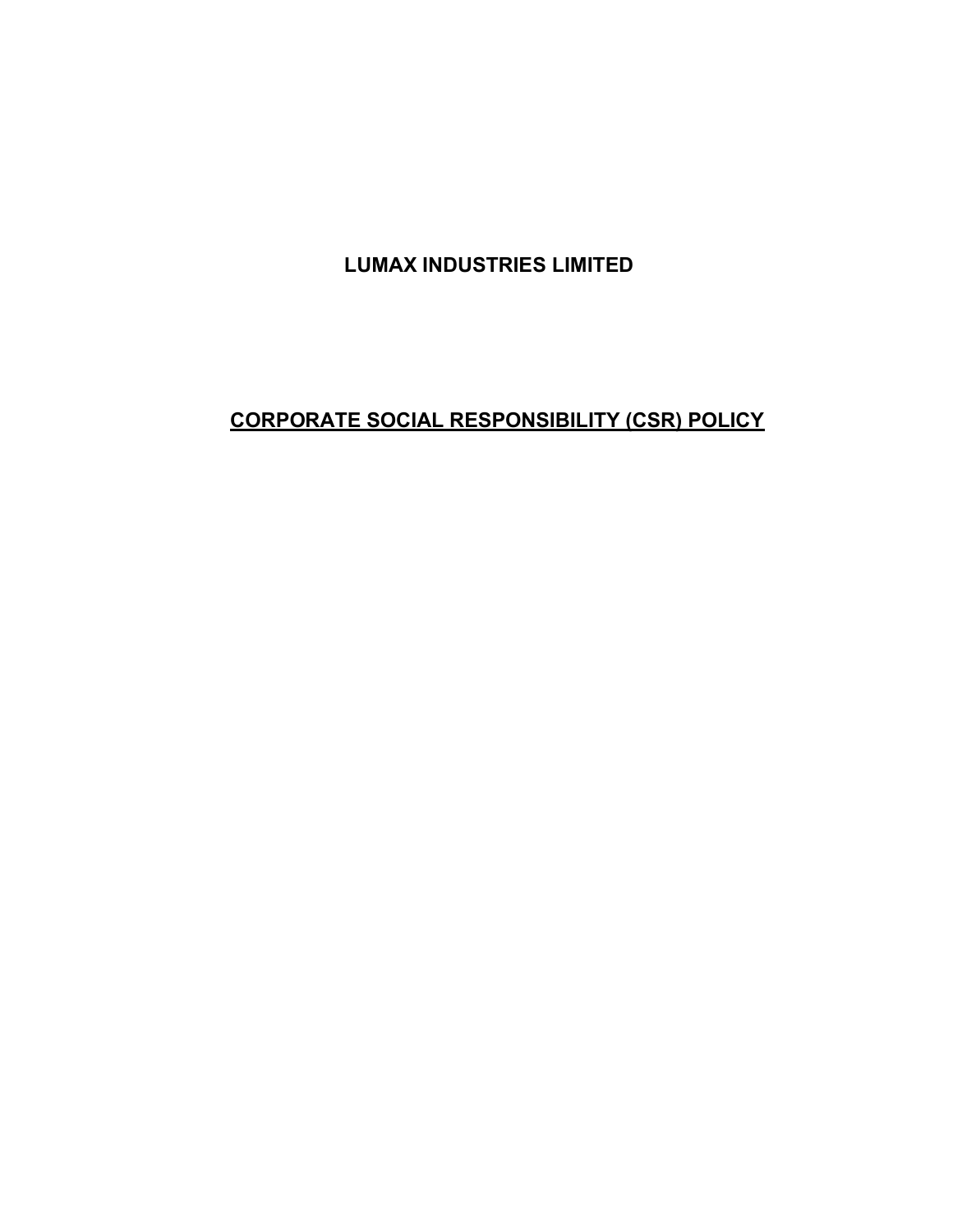# INDEX

| <b>S. No.</b>  | <b>Contents</b>                                             |
|----------------|-------------------------------------------------------------|
| 1.             | <b>CSR Philosophy</b>                                       |
| 2.             | Constitution of CSR Committee                               |
| 3.             | Role of CSR Committee                                       |
| 4.             | Implementation of CSR Projects, Programs and Activities     |
| 5.             | Allocation of Budget                                        |
| 6.             | Lumax domains of engagement in accordance with Schedule VII |
| 7 <sub>1</sub> | Monitoring and Review Mechanism                             |
| 8.             | Impact Assessment                                           |
| 9.             | Reporting                                                   |
| 10.            | <b>Management Commitment</b>                                |

| Effective from                                             |                | 13-02-2016 |
|------------------------------------------------------------|----------------|------------|
| Revision approved in Board Meeting held on                 |                | 20-03-2019 |
| Revision effective from                                    |                | 01-04-2019 |
| Revision No.                                               |                | 01         |
| 2 <sup>nd</sup> Revision approved in Board Meeting held on | $\blacksquare$ | 11-02-2021 |
| Revision effective from                                    |                | 11-02-2021 |
| Revision No.                                               |                | 02         |
| 3 <sup>rd</sup> Revision approved in Board Meeting held on |                | 06-08-2021 |
| Revision effective from                                    |                | 06-08-2021 |
| Revision No.                                               |                | 03         |

jusaisustavainen suomen suomen suomen suomen suomen suomen suomen suomen suomen suomen suomen suomen suomen suomen suomen s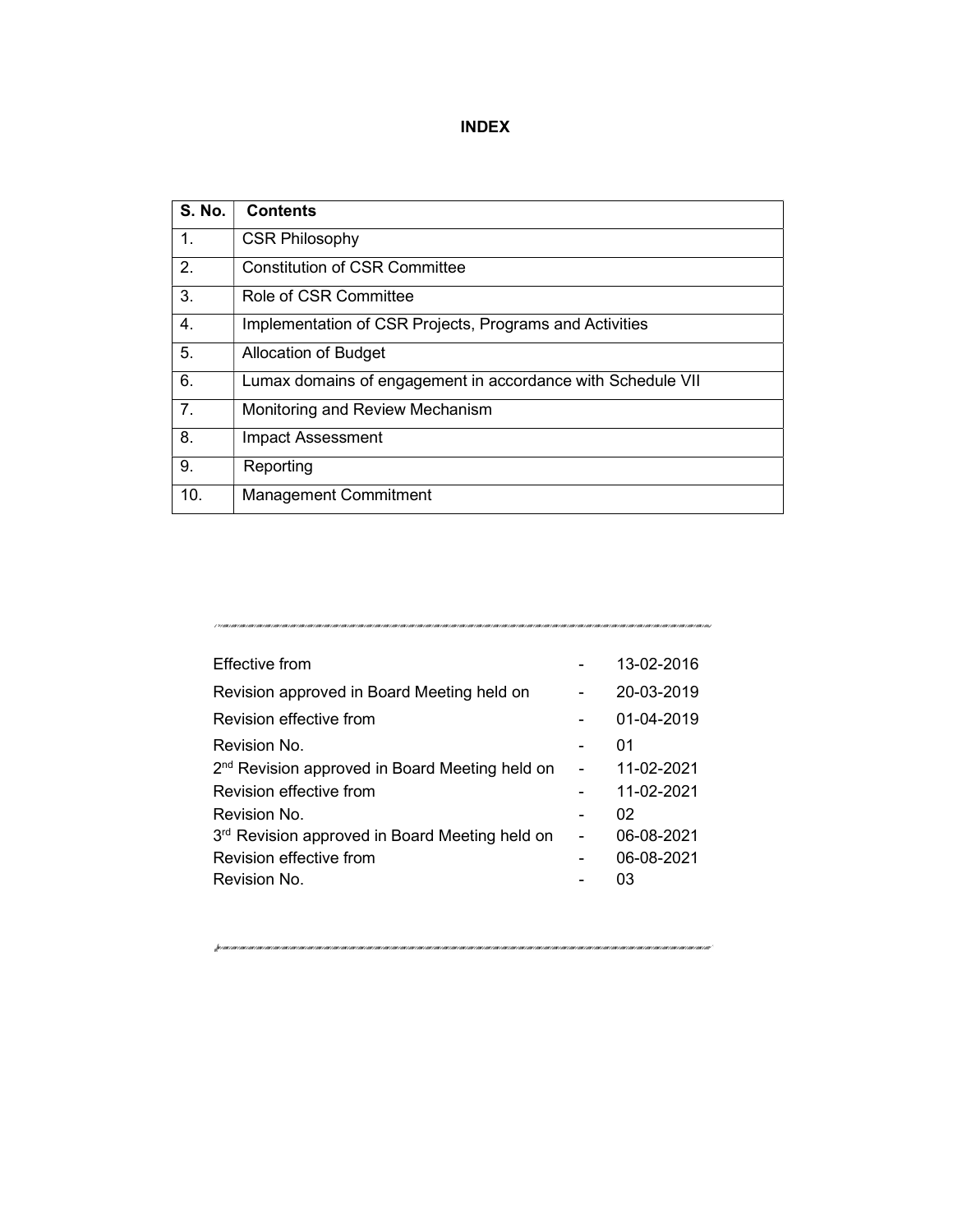### 1. CSR PHILOSOPHY

At Lumax, the social and environment responsibility has always been integral part of the system. Our commitment to be a good corporate organisation has been strengthening and re-enforcing by actively assisting in the improvement of quality of life of the people in the communities, giving preference to local areas around our business operations. It is our belief that involvement in social issues must be deep, meaningful and formed on the bedrock of long-term commitment, for that is the only way by which real change can happen on the ground. We shall continue to relentlessly strive in our endeavor of nationbuilding, sustainable development, accelerated inclusive growth and social equity.

The main objective is to make CSR a key business process for sustainable development of the society. Through this policy, the Company aims at supplementing the role of Government in enhancing the welfare measures of the society within the framework of the policy.

# 2. CONSTITUTION OF CSR COMMITTEE

As per the provisions of Section 135 of the Companies Act, 2013, (hereinafter referred to as 'the Act') the Board of Directors of the Company shall constitute a Corporate Social Responsibility Committee of the Board (hereinafter referred to as "CSR Committee"). The Composition of the CSR Committee is as follows:

| <b>S. No.</b> | <b>Name</b>                   | Category                                   |
|---------------|-------------------------------|--------------------------------------------|
|               | Mr. Deepak Jain               | Chairman (Chairman & Managing Director)    |
|               | Mr. Avinash Parkash<br>Gandhi | Member (Non-Executive IndependentDirector) |
| 2             | Mr. Anmol Jain                | Member (Joint Managing Director)           |

Note: The Committee was reconstituted in the Board Meeting held on February 11, 2021.

The committee shall meet at least once in a year to review the implementation of CSR activities/ projects/ programs. The onus for the successful and time bound implementation of the CSR activities/ projects on the ground rests with the CSR team.

#### 3. ROLE OF CSR COMMITTEE

Pursuant to the provisions of Section 135(2), the CSR Committee shall inter alia, carry out the following functions:

- a) to formulate and recommend to the Board, a Corporate Social Responsibility Policy indicating activities to be undertaken as specified in prescribed Schedule;
- b) setting of goals and objectives along with budgets on CSR projects
- c) to recommend the amount of expenditure to be incurred on the activities referred to inclause (a);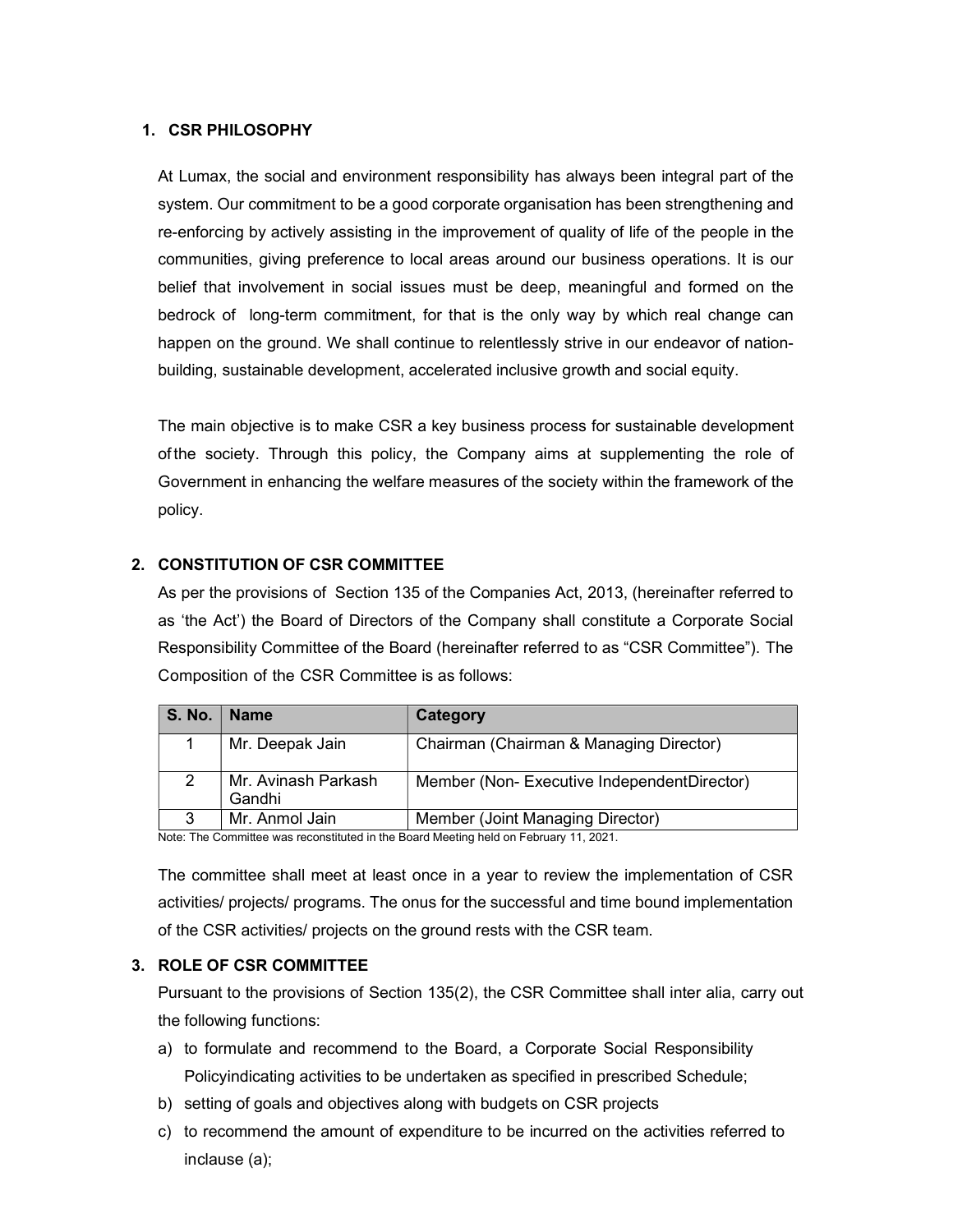- d) instituting a transparent monitoring mechanism for implementation of the CSR projects or programs or activities undertaken by the Company.
- e) deciding the priority of the activities to be undertaken under CSR.
- f) issuing Annual Report on CSR activities to be included in the Board Report.
- g) details of need and impact assessment, if any, for the projects undertaken by the Company.
- h) to monitor the Corporate Social Responsibility Policy from time to time.

## 4. IMPLEMENTATION OF CSR PROJECTS, PROGRAMS AND ACTIVITIES

- a) The Company shall undertake the CSR projects or programs in accordance with the provisions of Section 135 read with Schedule VII of the Act and rules made thereunder, with the approval of Board of Directors on the recommendation of CSR Committee.
- b) As outlined in the Companies (Corporate Social Responsibility Policy) Rules, 2014, and pursuant to Companies (Corporate Social Responsibility Policy) Amendment Rules, 2021, the Company may undertake CSR projects/programs directly, or through a registered trust or a registered society or a special purpose company or any Implementing Agency etc. It may also collaborate with other companies for undertaking CSR projects. The Company may incur expenditure to build CSR capacity of its own personnel or other implementation institutions subject to the 5% expense cap as specified in the Rules. Currently, the Company's CSR activities are being undertaken through Lumax Charitable Foundation.
- c) The Company shall give preference to the local areas where it operates, for spending the amount earmarked for CSR activities.
- d) The Company would have expertise or will develop expertise, taking help from partners/ advisors as required, in the selected CSR activities to be able to execute the programs effectively, and add value to the Programs in addition to providing funds.
- e) The Company will maximize opportunities for its employee participation in the selected CSR activities as volunteers to enable them to give back the society.
- f) The Company shall target to run an efficient CSR program ensuring that maximum proportion of its funding is used for actual programs rather than administrative or other activities (not more than 5%).
- g) The Company considers its CSR spend as an important investment in the welfare of its stakeholders and for better future for the company and society.
- h) The CSR activities which are exclusively for the benefit of employees of the Company or their family members shall not be considered as CSR activity.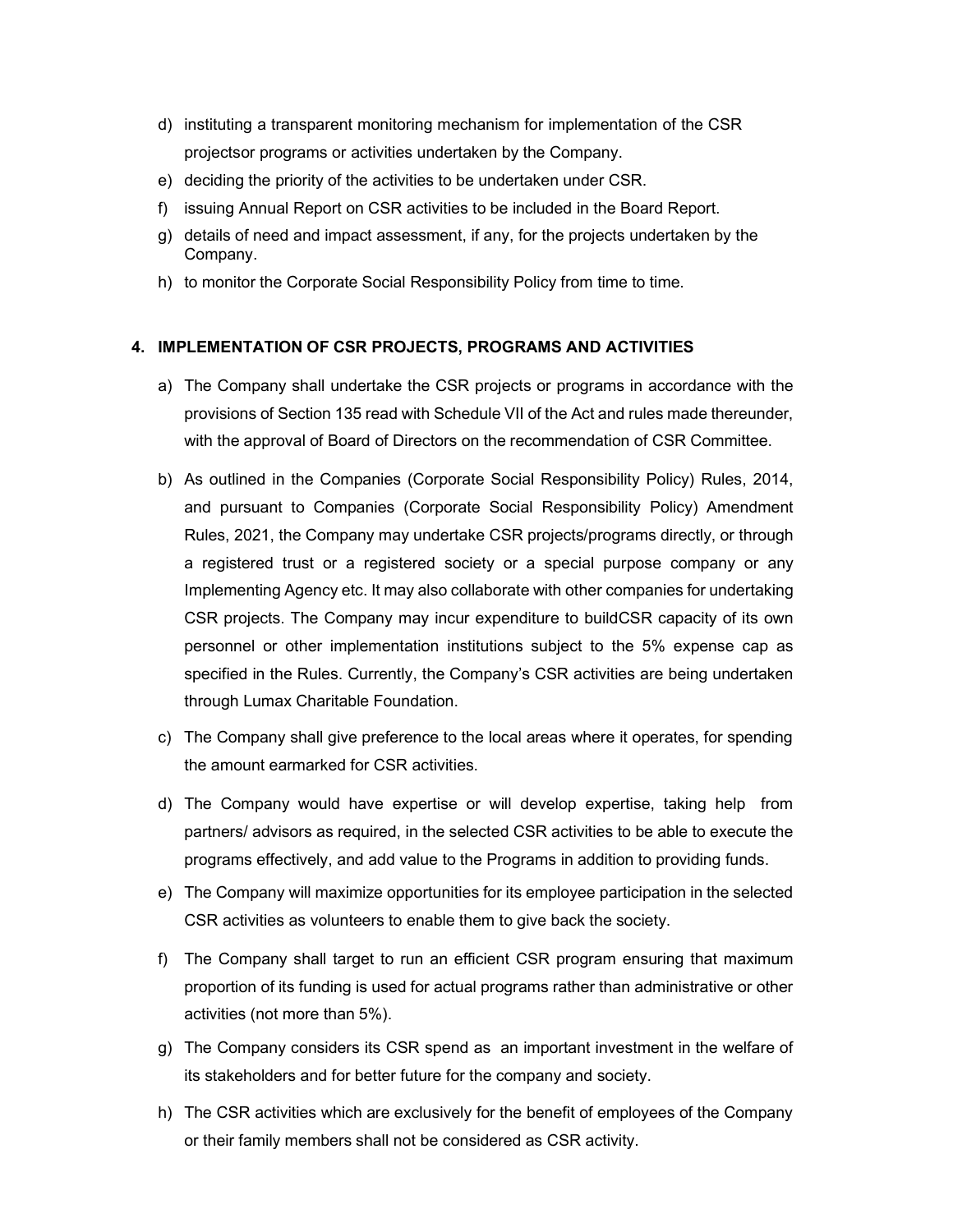# 5. ALLOCATION OF BUDGET

Keeping in line with the provisions of Section 135 of Act a specific budget shall be allocated for CSR activities and spending on CSR activities shall not be less than 2% of the average net profits of the Company made during the three immediately preceding financial years. The Approving authority for the actual CSR amount to be spent would be the Managing Director or CEO & Senior Executive Director or Chief Financial Officer of the Company, and shall also ensure that expenditure incurred for CSR projects are in accordance with the approval by the Board.

Subject to the approval of the CSR Committee and also of the Board, the Company may undertake one or more CSR Projects as annual and/or ongoing CSR projects in association with one or more companies in Lumax Group and/or with companies outside the Group.

The surplus, if any, arising out of the CSR projects or programs or activities shall not form part of the business profits of the Company and Such income or surplus:

a) shall be ploughed back into the same project or shall be transferred to the Unspent CSR Account and spent in pursuance of CSR policy and annual action plan of the company; or

b) shall be transferred to a Fund specified in Schedule VII of the Companies Act, 2013, within a period of six months of the expiry of the financial year

Only that quantum of CSR expenditure that has been incurred on projects or programs or activities undertaken in India shall qualify for CSR expenditure.

CSR expenditure shall include all expenditure including contribution to corpus of Lumax Charitable Foundation, for projects or programs relating to CSR activities as approved by the Board on the recommendation of the CSR Committee, however it shall not include any expenditure on any item which is not in conformity or not in line with activities which fall within the purview of Schedule VII of the Companies Act 2013.

The tax treatment of CSR spent will be in accordance with the Income Tax Act as may be notified by CBDT from time to time.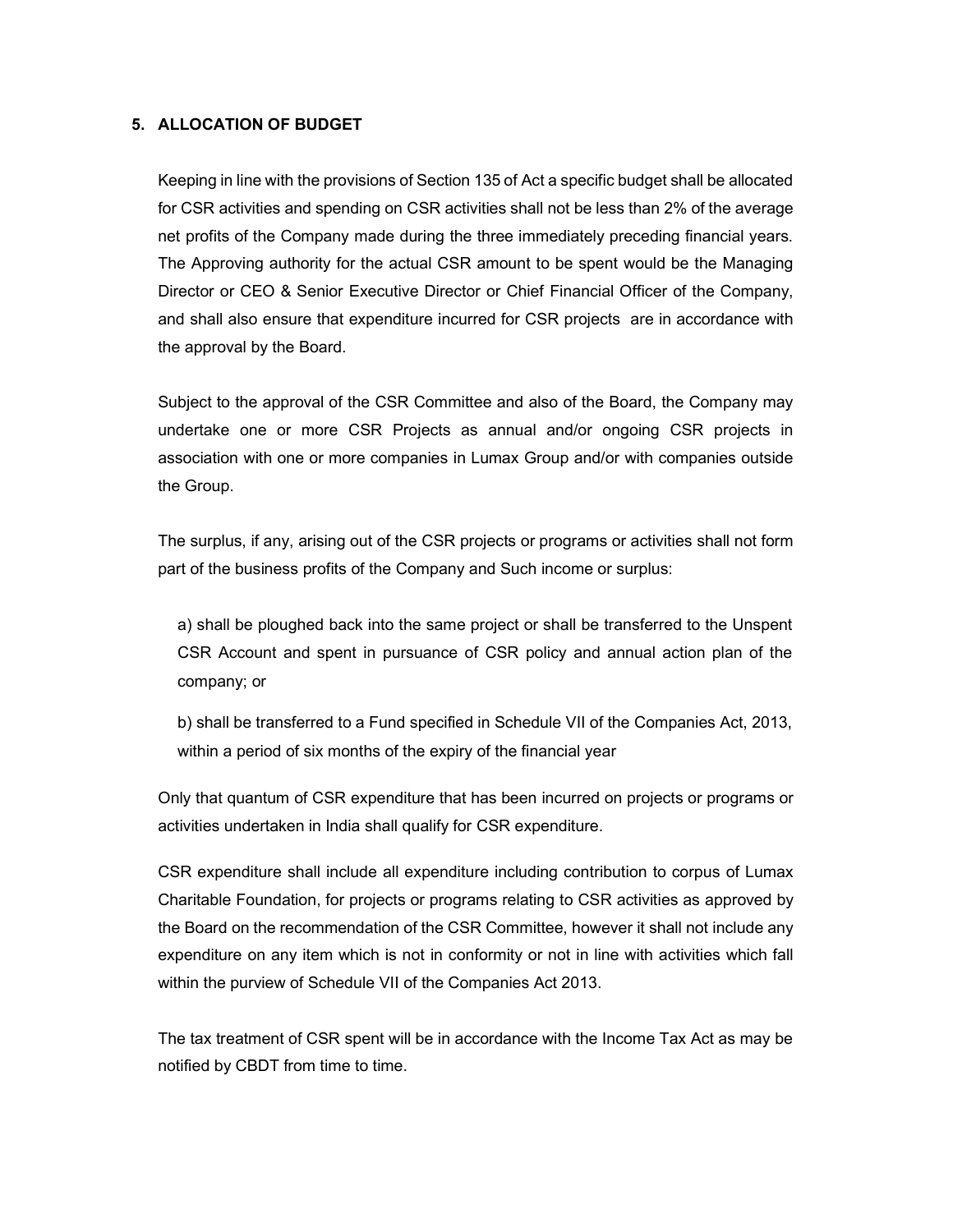# 6. LUMAX DOMAINS OF ENGAGEMENT IN ACCORDANCE WITH SCHEDULE VII

In accordance with the specified activities provided under Section 135 of the Companies Act, 2013 read with Companies (Corporate Social Responsibility Policy) Rules, 2014, Schedule VII and any amendment(s) thereof, the CSR activities of the Company primarily focus around Education and Health.

The specified activities, as above said are tabulated below along with brief statement of Company's engagement in same:

| <b>S. No.</b> | <b>Schedule VII Listed Domains</b>       | Undertaken/To<br><b>Activities</b><br>be |
|---------------|------------------------------------------|------------------------------------------|
|               |                                          | <b>Undertaken by the Company</b>         |
| 1.            | Eradicating<br>hunger,<br>poverty<br>and | Juvenile Diabetes support, Providing     |
|               | malnutrition, promoting health care      | Mid-day<br>meals,<br>Health<br>Camps,    |
|               | including preventive health care and     | Cancer Awareness & Screenings,           |
|               | sanitation including contribution to the | <b>Cataract Screenings and Surgeries</b> |
|               | Swach Bharat Kosh set-up by the          |                                          |
|               | Central Government for the promotion     |                                          |
|               | of sanitation] and making                |                                          |
|               | available safe drinking water.           |                                          |
| 2.            | Promoting<br>education,<br>including     | Adopting schools in Haryana and          |
|               | special education and employment         | working with Government schools in       |
|               | enhancing vocation skills especially     | Haryana, Uttarakhand, Maharashtra,       |
|               | among children, women, elderly and       | Karnataka in infrastructure, learning    |
|               | the differently abled and livelihood     | aids, life skills and career             |
|               | enhancement projects.                    | counselling                              |
| 3.            | Promoting<br>gender<br>equality,         |                                          |
|               | empowering<br>women,<br>setting<br>up    |                                          |
|               | homes and hostels for women and          |                                          |
|               | orphans; setting up old age homes,       |                                          |
|               | day care centers and such other          |                                          |
|               | facilities for senior citizens<br>and    |                                          |
|               | measures for reducing inequalities       |                                          |
|               | faced by socially and economically       |                                          |
|               | backward groups.                         |                                          |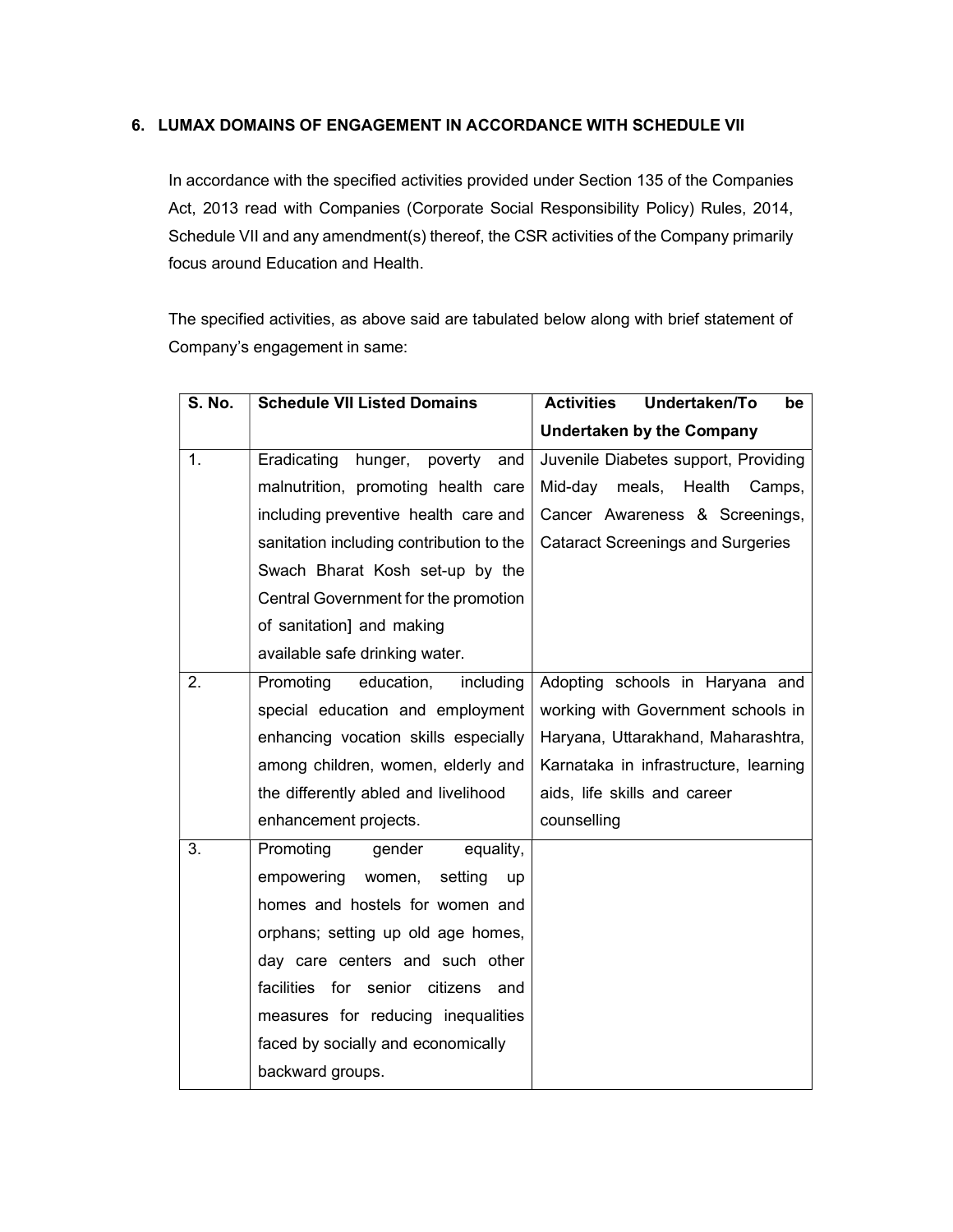| 4.  | Ensuring<br>environmental                |  |
|-----|------------------------------------------|--|
|     | sustainability,<br>ecological balance,   |  |
|     | protection of flora and fauna, animal    |  |
|     | welfare, agroforestry, conservation of   |  |
|     | natural resources and maintaining        |  |
|     | quality of soil, air and water including |  |
|     | contribution to the Clean GangaFund      |  |
|     | set-up by the Central Government for     |  |
|     | rejuvenation of river                    |  |
|     | Ganga.                                   |  |
| 5.  | Protection of national heritage, art     |  |
|     | and culture including restoration of     |  |
|     | buildings and sites of historical        |  |
|     | importance and works of art; setting     |  |
|     | up public libraries; promotion and       |  |
|     | development of traditional art and       |  |
|     | handicrafts;                             |  |
| 6.  | Measures for the benefit of armed        |  |
|     | forces veterans, war widows and          |  |
|     | their dependents;                        |  |
| 7.  | Training to promote rural sports,        |  |
|     | nationally<br>recognised<br>sports,      |  |
|     | paralympic sports and olympic sports     |  |
| 8.  | Contribution to the prime minister's     |  |
|     | national relief fund or any other fund   |  |
|     | set up by the central govt. for socio    |  |
|     | economic development and reliefand       |  |
|     | welfare of the schedule caste, tribes,   |  |
|     | other backward classes, minorities       |  |
|     | and women;                               |  |
| 9.  | Contributions or funds provided to       |  |
|     | technology incubators located within     |  |
|     | academic<br>institutions<br>which<br>are |  |
|     | approved by the central govt.            |  |
| 10. | Rural development projects               |  |
| 11. | Slum area development.                   |  |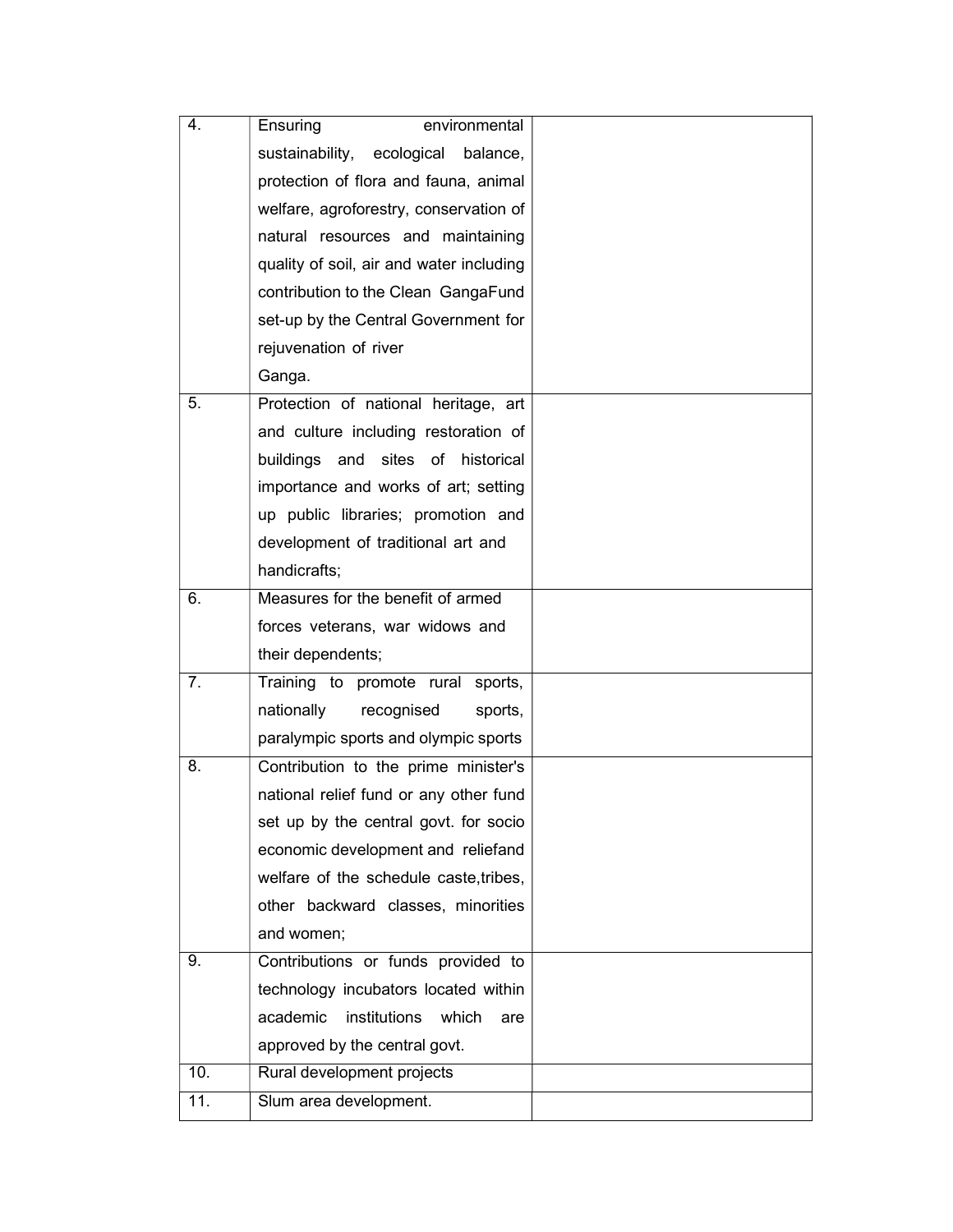#### 7. MONITORING AND REVIEW MECHANISM

A team of dedicated sustainability and CSR staff shall oversee and monitor the execution of the projects. The majority of the projects are long-term multi-year programs. CSR Committee of Board will review the policy from time to time based on the changing needs and aspirations of the target beneficiaries and make suitable modifications as may be necessary.

The Company has appointed Group CSR Head, who will be responsible for implementation of the CSR projects. Group CSR Head will keep CSR Committee briefed with the progress and request guidance as and when required. The CSR team will also plan collaborative partnerships with the Government, the District Authorities, the village panchayats, NGOs and other like-minded stakeholders, wherever required. This will help widen the Company's reach and leverage upon the collective expertise, wisdom and experience that these partnerships bring to the table.

## 8. IMPACT ASSESSMENT

Regular and interactive feedback sessions shall be conducted at all levels i.e., with Lumax Charitable Foundation and/or the other NGOs through which CSR activities are being undertaken as well as the respective beneficiaries of all CSR activities undertaken by Lumax Industries Limited ("LIL").

Field visits shall be conducted at regular intervals to ensure effective implementation.

Proper documentation shall be done in an MIS format to record key observations of such feedback sessions and field-visits.

Whenever LIL has average CSR obligation of ten crore rupees or more (or such other amount as may be provided under applicable law) in the three immediately preceding financial years, LIL shall undertake impact assessment of its CSR projects having outlays of one crore rupees or more, and which have been completed not less than one year before undertaking the impact study, through an independent agency. Reports shall be prepared pursuant to such evaluation/assessment. The impact assessment reports shall be placed before the Board and shall be annexed to the annual report on CSR.

Further impact assessment expenditure towards Corporate Social Responsibility for that financial year, shall not exceed five percent of the total CSR expenditure for that financial year or fifty lakh rupees, whichever is less.